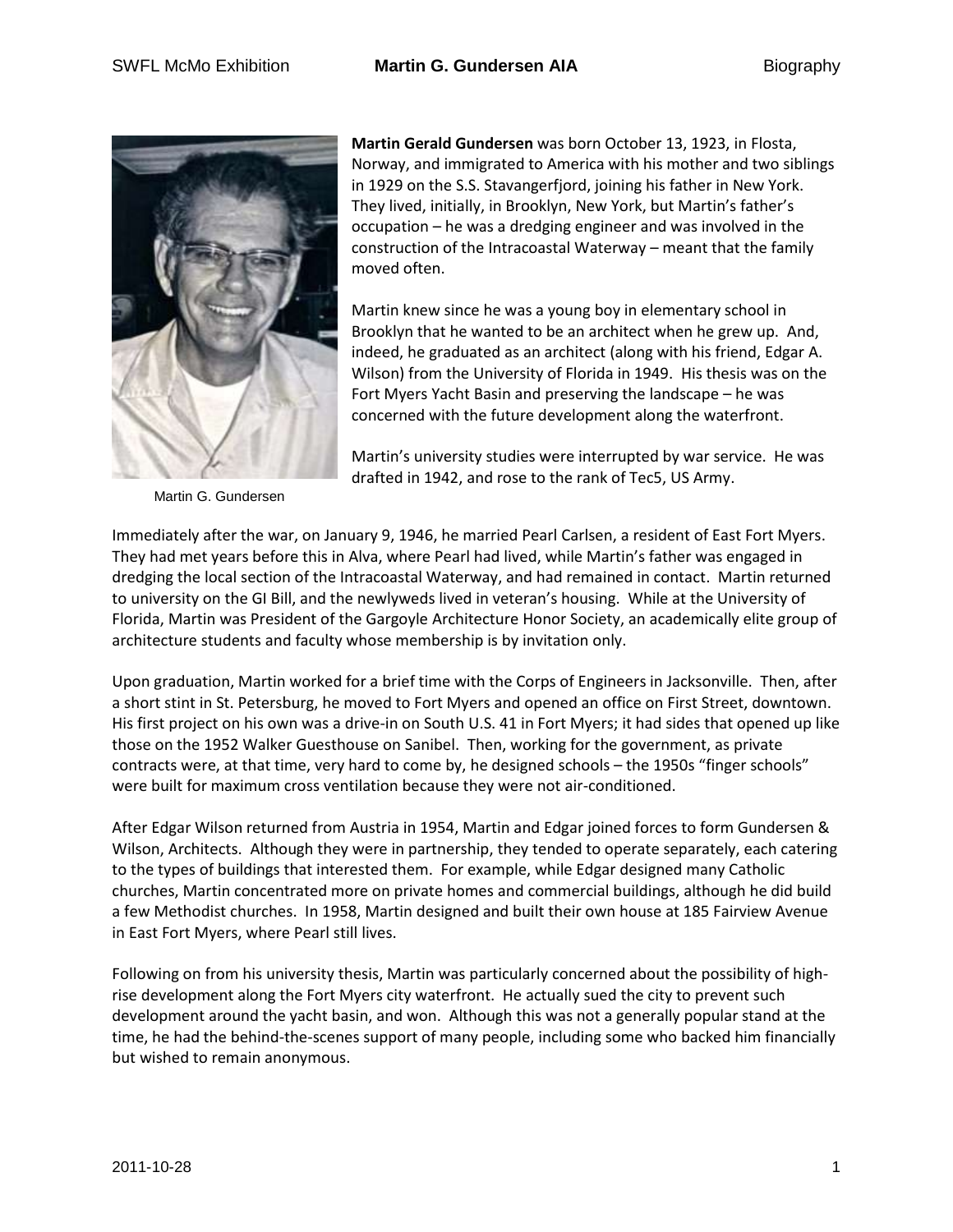The Gundersen-Wilson partnership ended amicably in 1978, but the close friendship between the two men continued. Edgar stayed on at their office at 2037 West First Street, and Martin moved to a onestory building about a block and a half away. Martin had cancer, but he chose to work right to the end; he closed his office in January 1984. He died on February 7, 1984, in Fort Myers, and is buried in Alva Cemetery, with his parents.

\* \* \* \* \* \* \* \* \* \*

Martin married Pearl Julia Carlsen on January 9, 1946, in Fort Myers. Pearl was born on June 26, 1924. They had three children: son Martin Gerald, born in 1947; son Harry Fredrik, born in 1950; and daughter Julie Susanne, born in 1959.

Martin Jr. is Associate Professor, School of Architecture, University of Florida, Gainesville. He married Barbara Maria Sekella in December 1969, and they have sons Garth and Nils.

Harry is a practicing architect – his company is Gundersen Associates, located in Salem, Massachusetts. He married Ellen Mahala Mattson in 1974, and they have sons Nevin and Anders.

Julie works as a nurse, and has a daughter, Erica Kristen.



Pearl (Carlsen) Gundersen

Martin's parents were Halvor "Harry" Emil Gundersen, born in 1892 in Norway, and Magdalena N. Gundersen, born in 1900 in Flosta, Norway. They married about 1922 and had three children – a daughter Susie G. and twins Henry Martin and Martin Gerald, all born in Flosta, Norway. Harry emigrated from Norway to New York in 1923 on the S.S. Frederik VIII, which sailed from Christiania on May 7, 1923, and arrived in New York a week later. Magdalena and the three children followed him in 1929 on the S.S. Stavangerfjord, which sailed from Oslo on June 21, 1929, and arrived in New York on July 2, 1929. The family settled in Brooklyn, but Harry's occupation as a dredging engineer with United Dredging Company meant moving house as dredging locations changed, and by 1942 the family was living in Gainesville, Florida. Magdalena died in 1980, in Collier County, Florida. Harry died in 1984, in Duval County, Florida. Martin's twin brother, Henry, died in 1997, in Orange Park, Clay County, Florida. His sister Susie currently lives in Kansas City, Kansas.

Pearl's parents were Frederik "Fred" Carlsen, born in 1879 in Norway, and Nellie Carlsen, born in 1888, also in Norway. Fred emigrated from Norway in 1908; Nellie emigrated in 1921 with her son Lewis. Fred and Nellie married about 1922, and Pearl and her twin brother Edgar were born in 1924. Pearl's younger brother Frederick was born a year later. In 1930, the family was living in Alva, and Fred was working as a general crop farmer. Fred died in 1932, and Nellie died in 1984. They are both buried in the Alva Cemetery.

\* \* \* \* \* \* \* \* \*

The Gundersen-Wilson partnership was responsible for many buildings in South Florida, particularly in the Fort Myers area. Some of their projects include:

St. Cecilia Catholic Church, Fort Myers Church of the Resurrection of Our Lord, Cypress Lake Blvd., Fort Myers St. Leo Catholic Church of Bonita Springs Cypress Lake Country Club, Fort Myers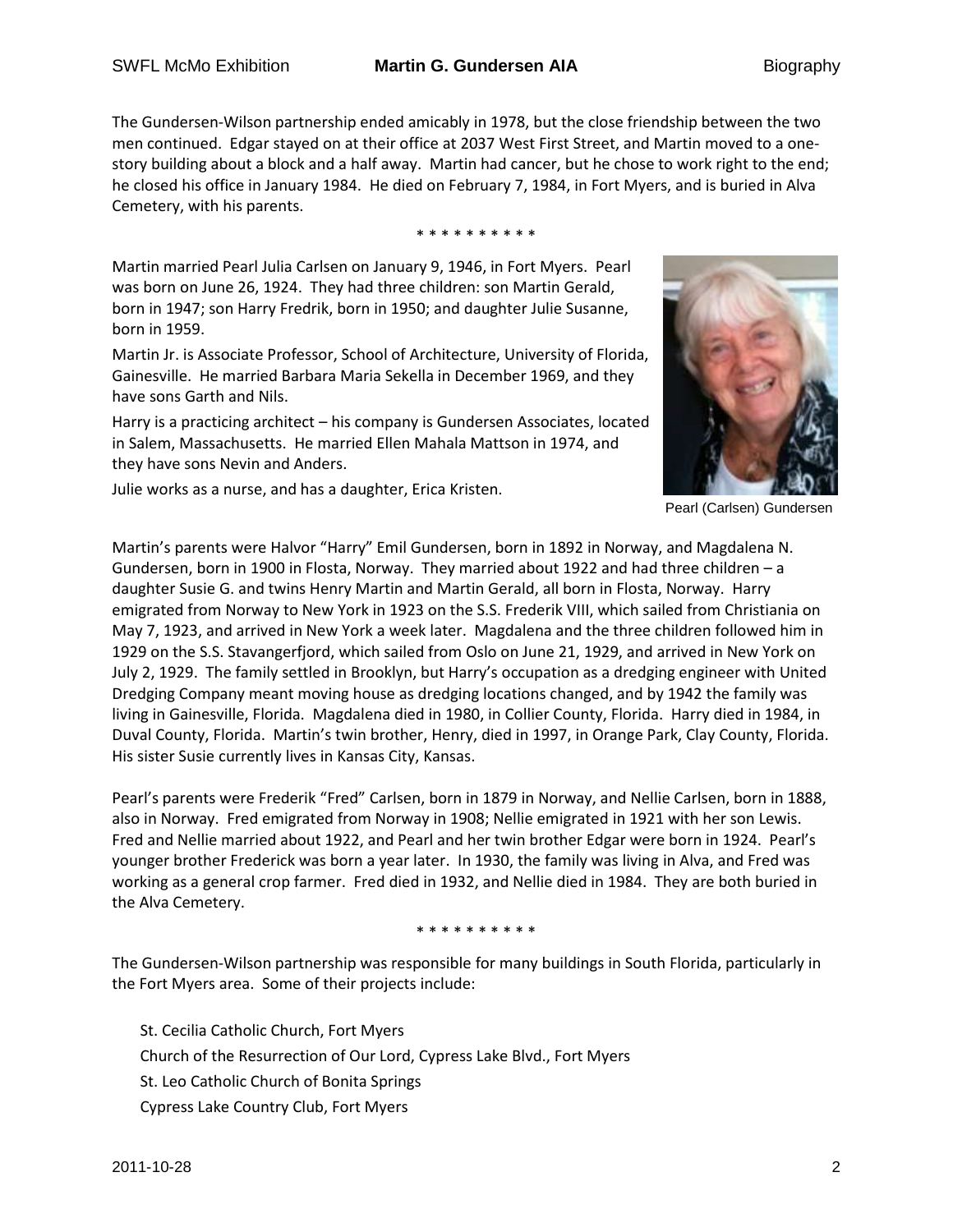American Department Store, U.S. 41, Fort Myers Al's Appliance Store, North Fort Myers Lee County Courthouse Annex (now Lee County Administration Building), Fort Myers Boardwalk Caper Condominiums, south Fort Myers John Scanlon Fort Myers Lincoln-Mercury Dealership, south Fort Myers Fowler Street Shopping Center, Fort Myers Key Estero Shopping Center, Fort Myers Beach Lee County Juvenile Detention Home, Fort Myers Myerlee Manor Condominiums, Fort Myers Pewett Center, south Fort Myers Sanibel Island School Surfside Motel, Fort Myers Beach Tropic Isles Elementary School, North Fort Myers U.S. Post Office Building, Fort Myers Beach Coopers and Lybrand Building, West First Street, Fort Myers Inter-County Telephone & Telegraph Building, Lee Street, Fort Myers Numerous local churches Numerous local schools Numerous high-rise condominium buildings, Fort Myers Beach Numerous single-family homes, many on Grove Avenue, Fort Myers

Martin Gundersen and Edgar Wilson tended to work both as a team and on separate projects. The following are descriptions of some of the buildings which either were Martin's alone or which, as Gundersen-Wilson projects, bear his stamp:



(Photo: Martin Gundersen Sr.)

### **Colcord Residence, 1957**

Built on the south bank of the Orange River at 3970 Ellis Road, Fort Myers, it was designed for J. Gordon and Clara L. "Dolly" Colcord.

It has 1 story, 1 bedroom, 2 ½ bathrooms, a screened porch, and a garage. The main part of the house is 116 ft. x 20 ft., which encompasses the interior rooms (1260 sq. ft.) and the screened porch (837 sq. ft.).

The Colcords sold the property on March 30, 1970, to Helen Allen of Fort Myers, and on Dec. 18, 1980, she sold it to Ernest H. and Mary L. Cluett of Fort Myers.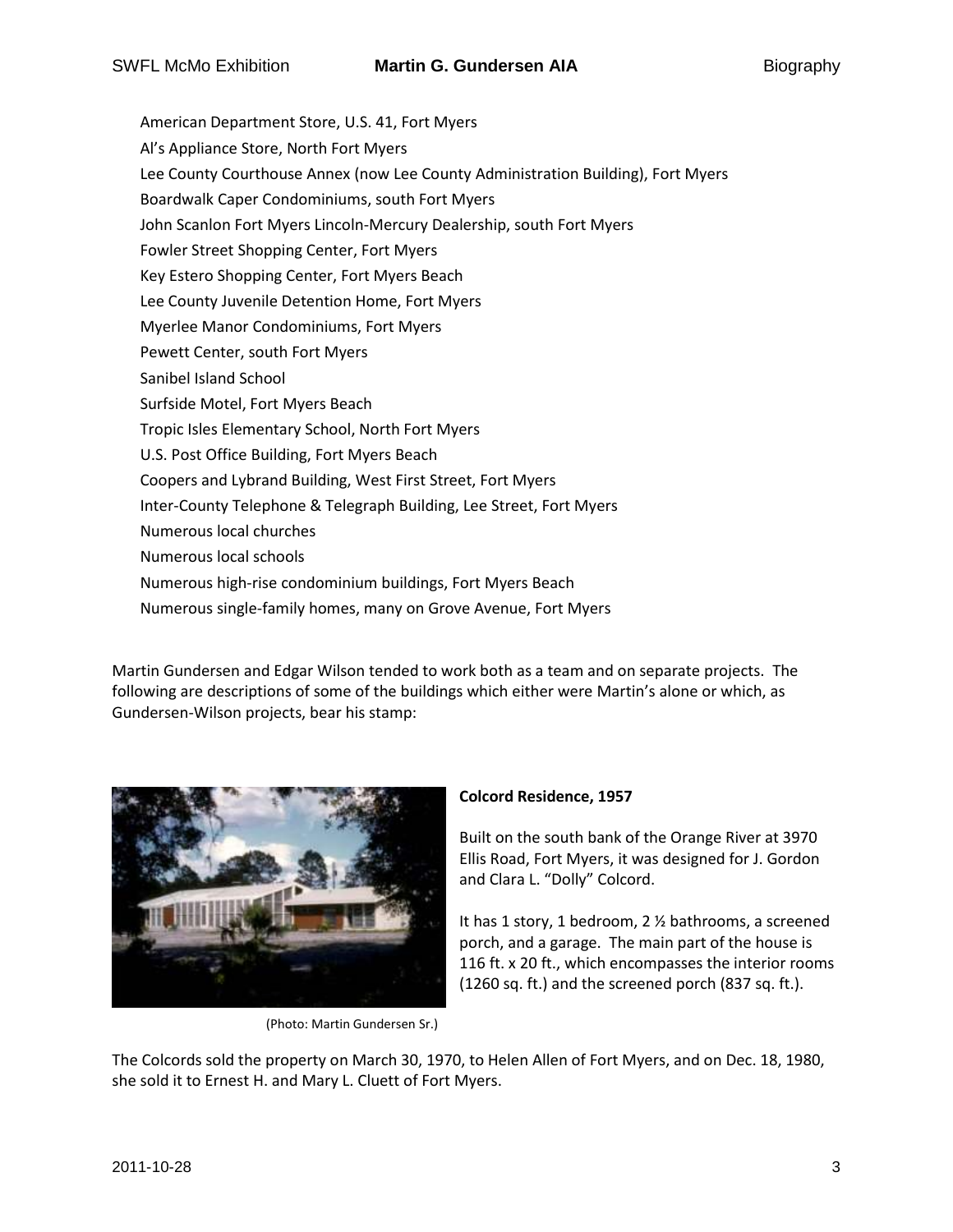

### **Gundersen Residence, 1958**

Built at 185 Fairview Avenue, East Fort Myers, on property purchased from Gerald C. and Muriel K. Hudson, it became Martin's and Pearl's family home.



# **Tice United Methodist Church, 1959 and 1973**

The educational building, at 4555 Tice Street, Fort Myers, was built in 1959, and the church itself was built in 1973.

The 2-story educational building has 7,936 sq. ft. and the 1-story church has 4,124 sq. ft.

According to Martin Gundersen Jr., this church is the most untouched of all of his father's church designs.



## **Lee County Administration Building, 1960**

The Courthouse Annex, at 2115 Second Street, Fort Myers, was Martin's favorite design, according to his widow, Pearl. It is a curtain-wall building, originally constructed with 4 stories, with 2 later added.

At the time of its construction, it was a cutting-edge design, and many people used to more conventional architecture disliked it, some referring to the very necessary shades on the south-facing façade as "pigeon roosts"! But it has since been recognized as one of the finest buildings in the area.

It is notable for good circulation, light, and natural ventilation, and is an exemplary addition to an historic building.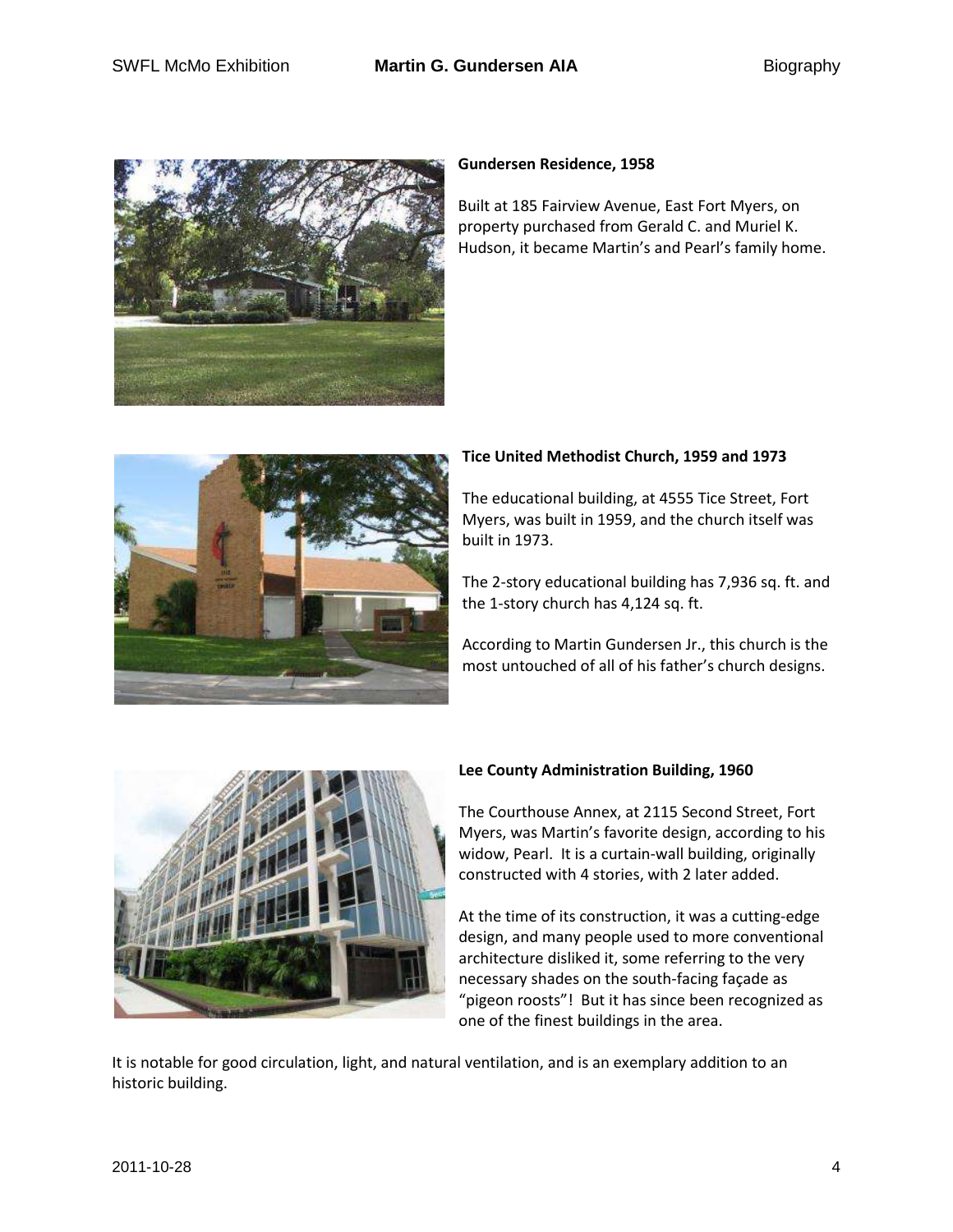

## **Inter-County Telephone & Telegraph Company Building, 1961**

The building, at 1520 Lee Street, Fort Myers, is now missing some of the telephone-themed façade decoration. It has 5 stories and 151,070 sq. ft.



# **Edgewood United Methodist Church, 1967**

Now Grace Ministries, this building, at 930 Freemont Street, Fort Myers, has 3,040 sq. ft.



# **Office of Taylor, Edenfield, Gilliam & Wiltshire, CPA, 1973**

This building, at 2075 West First Street, Fort Myers, has 21,571 sq. ft., 3 stories, and 3 passenger elevators.

The design won a merit award from the Florida Southwest Chapter of the AIA, the jury commenting that the overall composition was good, and it had a certain dignity.